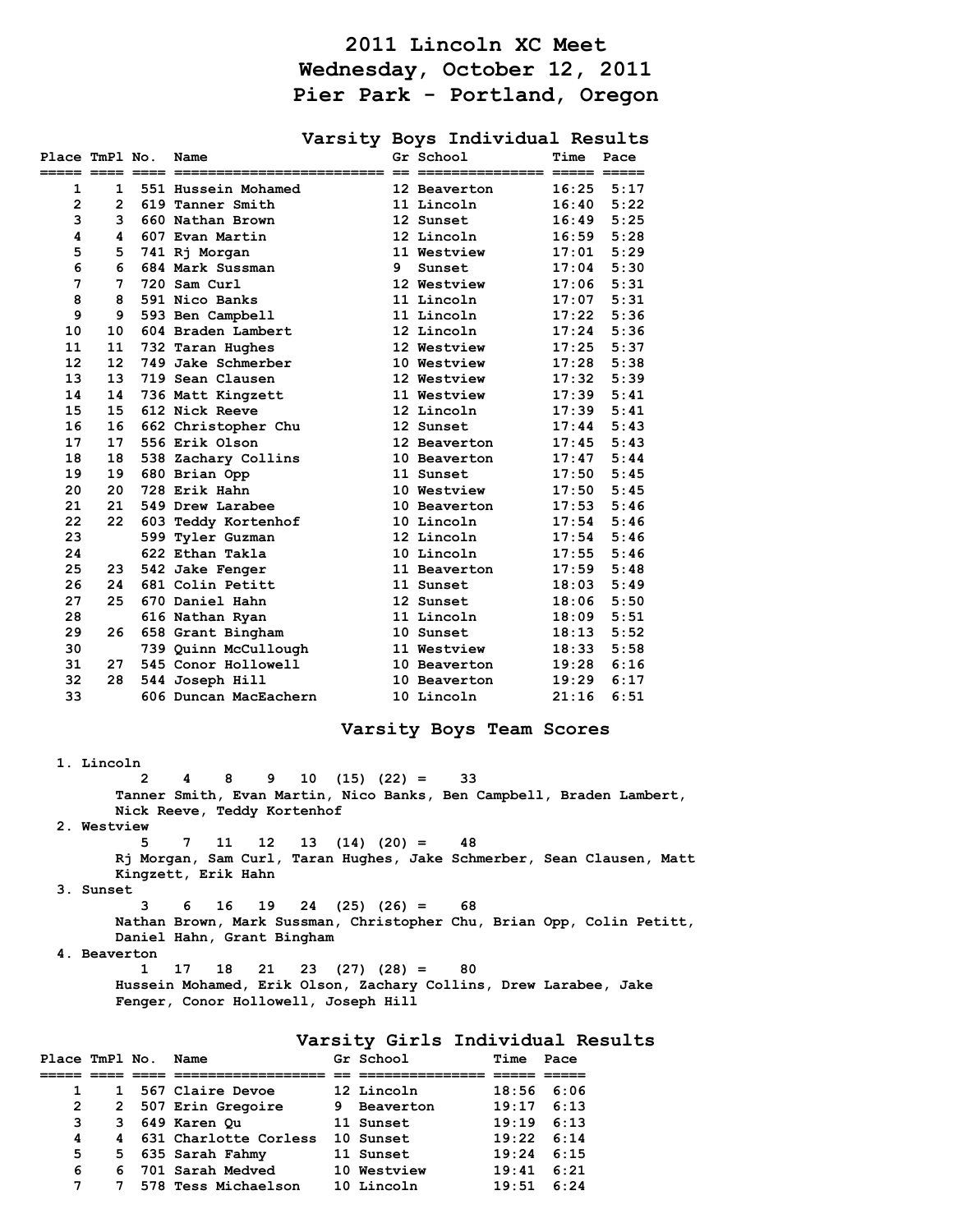| 8               | 8  | 638 Emma Gosser                     |   | <b>12 Sunset</b> | 20:00 | 6:26 |
|-----------------|----|-------------------------------------|---|------------------|-------|------|
| 9               | 9  | 633 Greer Davis                     |   | 12 Sunset        | 20:06 | 6:29 |
| 10              | 10 | 582 Becca Pearson                   |   | 10 Lincoln       | 20:13 | 6:31 |
| 11              | 11 | 571 McKenzie Hutchinso 9            |   | Lincoln          | 20:24 | 6:34 |
| 12 <sup>2</sup> | 12 | 689 Laura Engle                     |   | 11 Westview      | 20:30 | 6:36 |
| 13              | 13 | 709 Rebecca Scheer                  |   | 10 Westview      | 20:33 | 6:37 |
| 14              | 14 | 715 Sophia Zhou                     | 9 | Westview         | 20:34 | 6:38 |
| 15              | 15 | 576 Maya Lewinsohn                  |   | 12 Lincoln       | 20:42 | 6:40 |
| 16              | 16 | 520 Corrine Murray                  |   | 11 Beaverton     | 20:44 | 6:41 |
| 17              | 17 | 642 Ana Harvey                      |   | 10 Sunset        | 20:46 | 6:41 |
| 18              | 18 | 634 Moya Doherty                    |   | <b>10 Sunset</b> | 20:50 | 6:43 |
| 19              | 19 | 583 Molly Potter                    |   | 10 Lincoln       | 20:57 | 6:45 |
| 20              | 20 | 697 Paisley Hiefield                |   | 11 Westview      | 21:16 | 6:51 |
| 21              | 21 | 585 Lauren Roberts                  |   | 12 Lincoln       | 21:17 | 6:51 |
| 22              |    | 639 Lauren Haedrich                 |   | 12 Sunset        | 21:32 | 6:56 |
| 23              | 22 | 686 Lisa Bloch                      |   | 12 Westview      | 21:43 | 7:00 |
| 24              | 23 | 696 Mallory Hiefield                |   | 11 Westview      | 21:54 | 7:03 |
| 25              |    | 581 Anna Patton                     |   | 11 Lincoln       | 21:56 | 7:04 |
| 26              |    | 565 Olivia Courogen                 |   | 10 Lincoln       | 22:04 | 7:06 |
| 27              | 24 | 529 Carly Smoke                     |   | 12 Beaverton     | 22:08 | 7:08 |
| 28              | 25 | 525 Melissa Rutherford 12 Beaverton |   |                  | 22:10 | 7:08 |
| 29              |    | 707 Katelyn Ruka                    |   | 10 Westview      | 22:16 | 7:10 |
| 30              | 26 | 514 Anisha Malynur                  | 9 | Beaverton        | 22:26 | 7:14 |
| 31              | 27 | 523 Belle Ottinger                  |   | 10 Beaverton     | 22:48 | 7:21 |
| 32              | 28 | 509 Jessie Hansen                   |   | 11 Beaverton     | 22:55 | 7:23 |
| 33              |    | 573 Sierra Killian                  |   | 10 Lincoln       | 23:06 | 7:26 |
| 34              |    | 526 Tamara Rutherford               |   | 10 Beaverton     | 24:25 | 7:52 |
|                 |    |                                     |   |                  |       |      |

## **Varsity Girls Team Scores**

 **1. Sunset** 

 **3 4 5 8 9 (17) (18) = 29 Karen Qu, Charlotte Corless, Sarah Fahmy, Emma Gosser, Greer Davis, Ana Harvey, Moya Doherty** 

 **2. Lincoln** 

 **1 7 10 11 15 (19) (21) = 44 Claire Devoe, Tess Michaelson, Becca Pearson, McKenzie Hutchinson, Maya Lewinsohn, Molly Potter, Lauren Roberts 3. Westview** 

 **6 12 13 14 20 (22) (23) = 65 Sarah Medved, Laura Engle, Rebecca Scheer, Sophia Zhou, Paisley Hiefield, Lisa Bloch, Mallory Hiefield** 

 **4. Beaverton** 

 **2 16 24 25 26 (27) (28) = 93 Erin Gregoire, Corrine Murray, Carly Smoke, Melissa Rutherford, Anisha Malynur, Belle Ottinger, Jessie Hansen** 

**JV Boys Individual Results** 

| Place TmPl No. |                | Name                  |    | Gr School        | Time  | Pace |
|----------------|----------------|-----------------------|----|------------------|-------|------|
|                |                |                       |    |                  |       |      |
| 1              | $\mathbf{1}$   | 679 Zach Muraoka      |    | 10 Sunset        | 17:51 | 5:45 |
| $\mathbf{2}$   | $\overline{2}$ | 620 Aaron Smith       | 9. | Lincoln          | 18:13 | 5:52 |
| 3              | 3              | 656 Matthew Bauer     |    | 10 Sunset        | 18:40 | 6:01 |
| 4              | 4              | 671 Josh Jakubauskas  |    | 10 Sunset        | 18:47 | 6:03 |
| 5              | 5              | 678 Jacob Morello     |    | 12 Sunset        | 18:48 | 6:04 |
| 6              | 6              | 740 Dakota McFadden   | 9  | Westview         | 18:53 | 6:05 |
| 7              | 7              | 655 Harvey Andersen   |    | 12 Sunset        | 18:54 | 6:05 |
| 8              | 8              | 674 Ben Lee           | 9. | Sunset           | 18:56 | 6:06 |
| 9              | 9              | 666 Eli Dieterich     |    | 11 Sunset        | 19:05 | 6:09 |
| 10             | 10             | 621 Sam Swindell      | 9. | Lincoln          | 19:10 | 6:11 |
| 11             | 11             | 716 Glen Anderson     |    | 10 Westview      | 19:14 | 6:12 |
| 12             | 12             | 735 Michael Jagielski |    | 10 Westview      | 19:16 | 6:12 |
| 13             |                | 682 Braden Prillwitz  |    | <b>10 Sunset</b> | 19:18 | 6:13 |
| 14             |                | 659 Quin Bingham      | 9  | Sunset           | 19:19 | 6:13 |
| 15             | 13             | 626 Ethan Zerpa       |    | 12 Lincoln       | 19:20 | 6:14 |
| 16             | 14             | 754 David Zhang       |    | 11 Westview      | 19:21 | 6:14 |
| 17             |                | 676 Eliot Mackay      |    | 11 Sunset        | 19:22 | 6:14 |
| 18             | 15             | 558 Alex Summers      |    | 11 Beaverton     | 19:23 | 6:15 |
| 19             |                | 677 Erik Madison      |    | 10 Sunset        | 19:24 | 6:15 |
| 20             | 16             | 610 Ryan Moshofsky    |    | 11 Lincoln       | 19:26 | 6:16 |
| 21             |                | 663 Aaron Cross       |    | 11 Sunset        | 19:27 | 6:16 |
|                |                |                       |    |                  |       |      |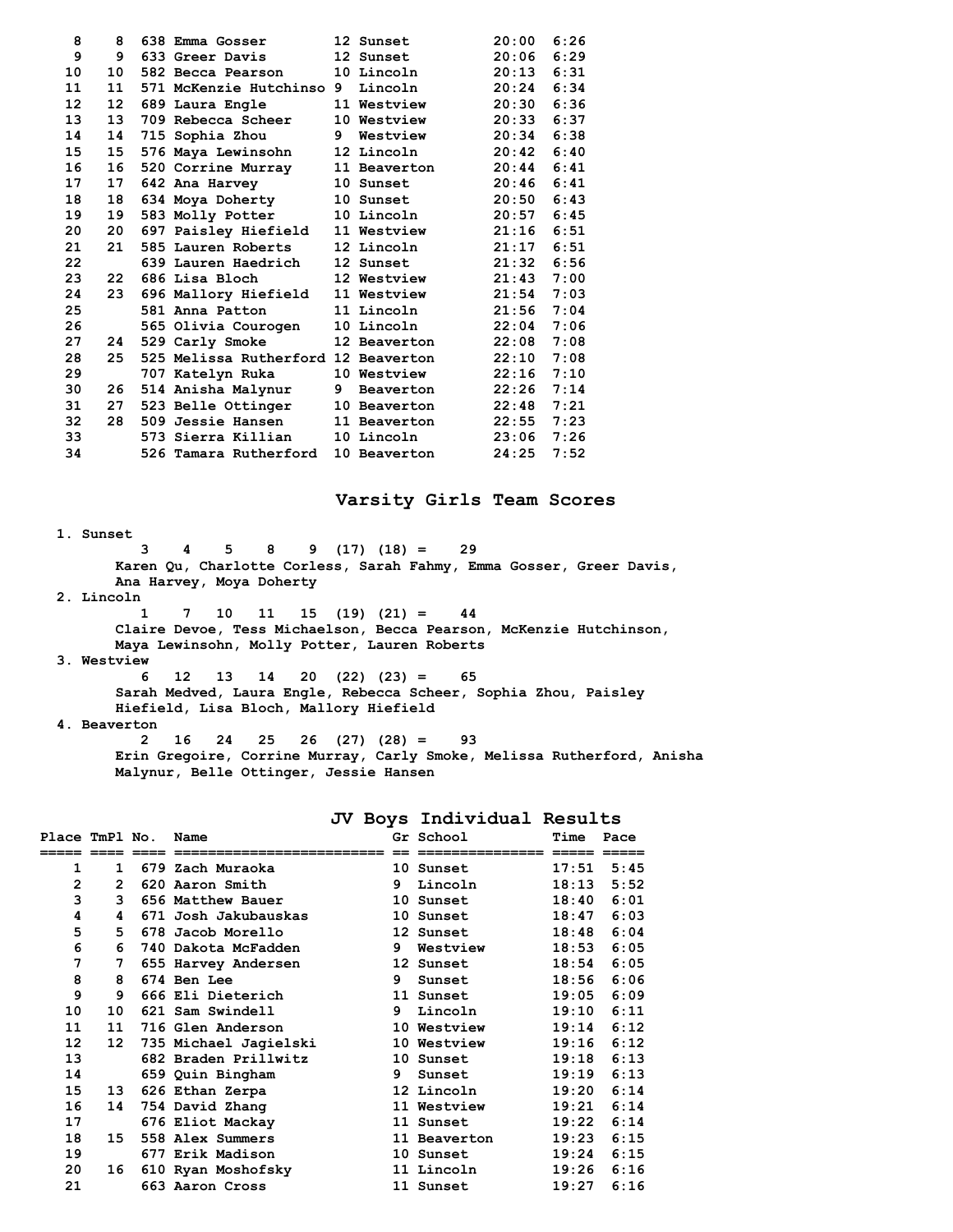| 22 | 17 | 726 Kai Freeman            |    | 11 Westview         | 19:31 | 6:17 |
|----|----|----------------------------|----|---------------------|-------|------|
| 23 | 18 | 557 Andrew Pryor           |    | 11 Beaverton        | 19:32 | 6:17 |
| 24 | 19 | 592 Charlie Burns          |    | 10 Lincoln          | 19:32 | 6:18 |
| 25 | 20 | 552 William Moton          |    | 10 Beaverton        | 19:39 | 6:20 |
| 26 |    | 683 Chris Sundholm         |    | 10 Sunset           | 19:51 | 6:24 |
| 27 | 21 | 727 Zachary Gardner        |    | 11 Westview         | 19:53 | 6:24 |
| 28 | 22 | 559 Sol Summers            |    | 10 Beaverton        | 19:55 | 6:25 |
| 29 | 23 | 611 Chris Nootenboom       |    | 12 Lincoln          | 19:57 | 6:26 |
| 30 | 24 | 536 Brian Callahan         | 9  | Beaverton           | 19:59 | 6:26 |
| 31 |    | 675 Ryan Lemoine           | 9  | Sunset              | 20:00 | 6:27 |
| 32 | 25 | 598 Nick Grout             |    | 10 Lincoln          | 20:06 | 6:28 |
| 33 |    | 673 Maneet Khaira          | 9  | Sunset              | 20:06 | 6:29 |
| 34 | 26 | 721 Lucas Dalton           |    | 12 Westview         | 20:08 | 6:29 |
| 35 |    | 746 Scott Oordt            |    | 9 Westview          | 20:09 | 6:29 |
| 36 |    | 657 Josh Berg              |    | 11 Sunset           | 20:11 | 6:30 |
| 37 | 27 | 535 Harrison Byrd          | 9  | Beaverton           | 20:11 | 6:30 |
| 38 |    | 601 Keith Johnson          |    | 11 Lincoln          | 20:12 | 6:30 |
| 39 | 28 | 555 Nathan Oldham          |    | 11 Beaverton        | 20:13 | 6:31 |
| 40 |    | 733 Makoto Ikeda           |    | 12 Westview         | 20:13 | 6:31 |
| 41 |    | 717 Blaine Bell            |    | 11 Westview         | 20:37 | 6:38 |
| 42 |    |                            |    |                     | 20:37 | 6:39 |
|    |    | 738 Nicholas McCaslin      |    | 11 Westview         |       | 6:39 |
| 43 |    | 613 Nick Reilly            | 9  | Lincoln             | 20:38 |      |
| 44 |    | 665 Brendan Deal           |    | 9 Sunset            | 20:41 | 6:40 |
| 45 |    | 664 Alec Davis             | 9  | Sunset              | 20:43 | 6:40 |
| 46 |    | 623 Ryan Walker            |    | 12 Lincoln          | 20:45 | 6:41 |
| 47 |    | 734 Matthew Jagielski      |    | 10 Westview         | 20:46 | 6:41 |
| 48 |    | 672 Anthony Jones          |    | 10 Sunset           | 20:50 | 6:43 |
| 49 |    | 553 Brady Narkiewicz       |    | 12 Beaverton        | 20:51 | 6:43 |
| 50 |    | 668 Tony Eames             |    | 11 Sunset           | 20:53 | 6:44 |
| 51 |    | 537 Christian Chaussee     |    | 9 Beaverton         | 21:00 | 6:46 |
| 52 |    | 625 Brendon Wong           |    | 10 Lincoln          | 21:04 | 6:47 |
| 53 |    | 600 Nicholas Hall          |    | 12 Lincoln          | 21:22 | 6:53 |
| 54 |    | 667 Jason Dong             | 9  | Sunset              | 21:29 | 6:55 |
| 55 |    | 751 Aadithya Sekar         |    | 11 Westview         | 21:30 | 6:56 |
| 56 |    | 753 Jake Tompkins          | 9  | Westview            | 21:32 | 6:56 |
| 57 |    | 609 Jaxom Moore            |    | 10 Lincoln          | 21:33 | 6:57 |
| 58 |    | 627 Jake Zusman            | 9  | Lincoln             | 21:35 | 6:57 |
| 59 |    | 737 Josh Maclay            |    | 10 Westview         | 21:36 | 6:58 |
| 60 |    | 718 Kevin Bishop           |    | 10 Westview         | 21:43 | 7:00 |
| 61 |    | 539 Joe Dean               |    | 11 Beaverton        | 21:45 | 7:00 |
| 62 |    | 724 Jacob Eng              |    | 10 Westview         | 21:47 | 7:01 |
| 63 |    | 723 David Desloge          |    | 10 Westview         | 21:49 | 7:02 |
| 64 |    | 743 Morgan Nichols         |    | 10 Westview         | 21:50 | 7:02 |
| 65 |    | 745 Matt Oordt             | 9  | Westview            | 22:26 | 7:14 |
| 66 |    | 731 Jarred Huber-Salter    | 9  | Westview            | 22:43 | 7:19 |
| 67 |    | 561 Yuto Yokoyama          |    | <b>11 Beaverton</b> | 22:52 | 7:22 |
| 68 |    | 722 Paul David             |    | 12 Westview         | 23:00 | 7:25 |
| 69 |    | 534 Maxwell Bettendorf     |    | 11 Beaverton        | 23:03 | 7:26 |
| 70 |    | 541 Michael Ennis-Van Horn | 9  | Beaverton           | 23:05 | 7:26 |
| 71 |    | 615 Harris Rosendahl       |    | 12 Lincoln          | 23:11 | 7:28 |
| 72 |    | 602 Griffin Kent           | 9  | Lincoln             | 23:16 | 7:30 |
| 73 |    | 543 Ethan Gladhill         |    | 10 Beaverton        | 23:35 | 7:36 |
| 74 |    | 540 Josh Dunham            | 9. | Beaverton           | 23:58 | 7:43 |
| 75 |    | 560 Connor Wulf            |    | 10 Beaverton        | 24:08 | 7:47 |
| 76 |    | 594 Drew Creger            | 9  | Lincoln             | 25:53 | 8:20 |
| 77 |    | 547 Sam Jarman-Miller      |    | 11 Beaverton        | 26:30 | 8:32 |
| 78 |    | 550 Alex Liggins           |    | 11 Beaverton        | 26:30 | 8:32 |
| 79 |    | 742 Abhijet Mudigonda      | 9. | Westview            | 28:07 | 9:03 |
| 80 |    | 752 Suleman Taiek          |    | 11 Westview         | 29:33 |      |
|    |    |                            |    |                     |       | 9:31 |
| 81 |    | 750 Michael Scogin         | 9  | Westview            | 29:41 | 9:34 |
| 82 |    | 744 Max Oakes              |    | <b>11 Westview</b>  | 29:43 | 9:34 |

## **JV Boys Team Scores**

 **1. Sunset** 

 **1 3 4 5 7 (8) (9) = 20 Zach Muraoka, Matthew Bauer, Josh Jakubauskas, Jacob Morello, Harvey Andersen, Ben Lee, Eli Dieterich** 

 **2. Westview** 

 **6 11 12 14 17 (21) (26) = 60 Dakota McFadden, Glen Anderson, Michael Jagielski, David Zhang, Kai Freeman, Zachary Gardner, Lucas Dalton**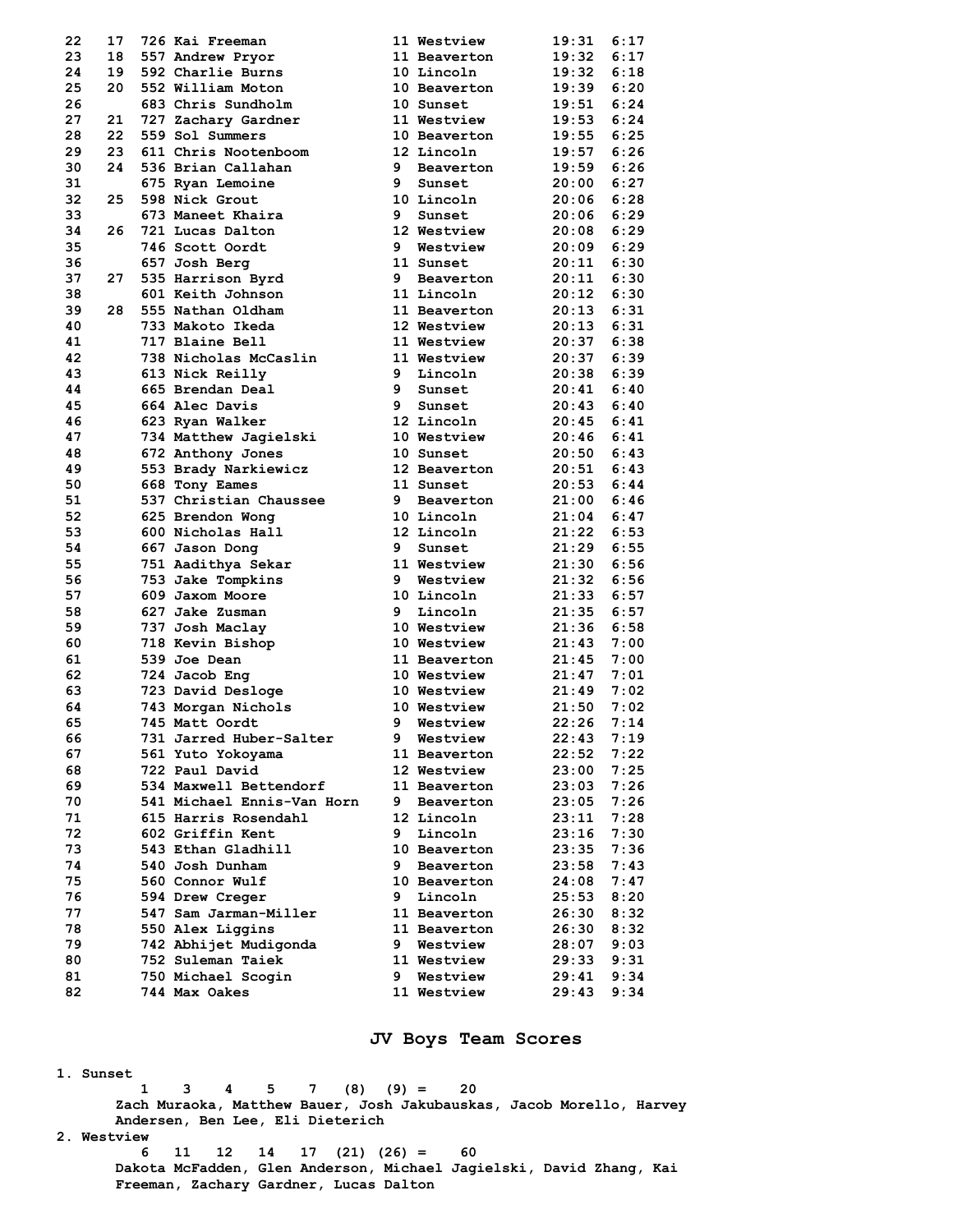**3. Lincoln** 

 **2 10 13 16 19 (23) (25) = 60** 

 **Aaron Smith, Sam Swindell, Ethan Zerpa, Ryan Moshofsky, Charlie Burns, Chris Nootenboom, Nick Grout** 

 **4. Beaverton** 

 **15 18 20 22 24 (27) (28) = 99 Alex Summers, Andrew Pryor, William Moton, Sol Summers, Brian Callahan, Harrison Byrd, Nathan Oldham** 

|                |                |                                            |        |                               |                | JV Girls Individual Results |
|----------------|----------------|--------------------------------------------|--------|-------------------------------|----------------|-----------------------------|
| Place TmPl No. |                | Name                                       |        | Gr School                     | Time           | Pace                        |
| 1              | 1              | 637 Hailey Francis                         |        | 10 Sunset                     | 21:09          | 6:49                        |
| 2              | $\overline{2}$ | 652 Maddie Thom                            |        | 10 Sunset                     | 22:04          | 7:06                        |
| 3              | 3              | 643 Tori Hensley                           | 9      | Sunset                        | 22:07          | 7:07                        |
| 4              | 4              | 713 Hailey Tye                             |        | 11 Westview                   | 22:17          | 7:11                        |
| 5              | 5              | 698 Mikayla Hinton                         |        | 11 Westview                   | 22:22          | 7:12                        |
| 6              | 6              | 692 Morgan Francis                         |        | 12 Westview                   | 22:41          | 7:18                        |
| 7              | 7              | 574 Ellen Kroll                            |        | 11 Lincoln                    | 22:45          | 7:20                        |
| 8              | 8              | 645 Michelle Lo                            | 9      | Sunset                        | 22:46          | 7:20                        |
| 9              | 9              | 706 Sarah Petrillo                         | 9      | Westview                      | 23:06          | 7:27                        |
| 10             | 10             | 691 Makenna Fowles                         |        | 12 Westview                   | 23:14          | 7:29                        |
| 11             | 11             | 590 Skye Taylor                            |        | 10 Lincoln                    | 23:21          | 7:31                        |
| 12             | 12             | 577 Katie Lower                            |        | 10 Lincoln                    | 23:24          | 7:32                        |
| 13<br>14       | 13<br>14       | 708 Karolina Ryerson                       |        | 10 Westview<br>12 Westview    | 23:29<br>23:51 | 7:34<br>7:41                |
| 15             | 15             | 693 Kelly Gore<br>644 Maddie Leonard       | 9      | Sunset                        | 23:55          | 7:42                        |
| 16             | 16             | 516 Meghan McGarry                         |        | 11 Beaverton                  | 24:03          | 7:45                        |
| 17             | 17             | 632 Sydney Davies                          |        | <b>10 Sunset</b>              | 24:08          | 7:46                        |
| 18             | 18             | 630 Madison Connell                        | 9      | Sunset                        | 24:29          | 7:53                        |
| 19             |                | 687 Amy Bloch                              | 9      | Westview                      | 24:35          | 7:55                        |
| 20             | 19             | 530 Lauren Swett                           |        | 11 Beaverton                  | 24:44          | 7:58                        |
| 21             |                | 700 Hannah Lyons                           |        | 10 Westview                   | 24:45          | 7:58                        |
| 22             |                | 688 Janelle Donithorne 9                   |        | Westview                      | 24:51          | 8:00                        |
| 23             | 20             | 569 Lauren Field                           |        | 12 Lincoln                    | 24:53          | 8:01                        |
| 24             |                | 648 Grace Prince                           |        | 10 Sunset                     | 24:59          | 8:03                        |
| 25             | 21             | 501 Jamie Belsterling                      |        | 11 Beaverton                  | 25:00          | 8:03                        |
| 26             | 22             | 513 Amber Mackay                           |        | 11 Beaverton                  | 25:08          | 8:06                        |
| 27             | 23             | 527 Katerine Santos                        |        | 11 Beaverton                  | 25:14          | 8:08                        |
| 28             | 24             | 588 Sydney Smith                           |        | 11 Lincoln                    | 25:20          | 8:10                        |
| 29             | 25             | 568 Chaucie Edwards                        | 9      | Lincoln                       | 25:25          | 8:11                        |
| 30             | 26             | 524 Carolyn Riesinger                      |        | 9 Beaverton                   | 25:27          | 8:12                        |
| 31             |                | 714 Valeria Wild                           |        | 12 Westview                   | 25:30          | 8:13                        |
| 32             |                | 711 Madi Tucker                            |        | 10 Westview                   | 26:09          | 8:25                        |
| 33             | 27             | 570 Laura Hiebl                            |        | 12 Lincoln                    | 26:16          | 8:28                        |
| 34             |                | 580 Morgan Nuss                            | 9      | Lincoln                       | 26:17          | 8:28                        |
| 35             | 28             | 508 Gabrielle Hamlin<br>589 Grace Sullivan | 9<br>9 | Beaverton                     | 26:18          | 8:28<br>8:30                |
| 36<br>37       |                | 703 Moiriah Moore                          |        | Lincoln<br><b>10 Westview</b> | 26:22<br>26:57 | 8:41                        |
| 38             |                | 503 Kayleigh Cavanaugh 11 Beaverton        |        |                               | 27:06          | 8:44                        |
| 39             |                | 519 Megan Mueller                          |        | 11 Beaverton                  | 27:10          | 8:45                        |
| 40             |                | 506 Gabrielle Gomez                        |        | 11 Beaverton                  | 27:11          | 8:45                        |
| 41             |                | 636 Alex Fleming                           |        | 11 Sunset                     |                | 27:22 8:49                  |
| 42             |                | 564 Sydney Cookshaw                        |        | 10 Lincoln                    | 27:34          | 8:53                        |
| 43             |                | 510 Emily Jensen                           | 9      | Beaverton                     | 27:38          | 8:54                        |
| 44             |                | 566 Samantha Dahne                         |        | $10$ Lincoln                  | 27:43          | 8:56                        |
| 45             |                | 504 McKenzie Crawford                      | 9      | Beaverton                     | 27:48          | 8:57                        |
| 46             |                | 563 Ida Chow                               |        | 10 Lincoln                    | 28:10          | 9:04                        |
| 47             |                | 502 Isabel Bloch                           |        | 9 Beaverton                   | 28:24          | 9:09                        |
| 48             |                | 533 Minna Yamasaki                         |        | 9 Beaverton                   | 28:28          | 9:10                        |
| 49             |                | 694 Courtney Hauck                         |        | <b>10 Westview</b>            | 28:29          | 9:10                        |
| 50             |                | 699 Laikana Ly                             |        | 10 Westview                   | 28:35          | 9:12                        |
| 51             |                | 702 Lea Messenger                          | 9      | Westview                      | 28:38          | 9:13                        |
| 52             |                | 515 Kelsey Martin                          | 9      | Beaverton                     | 28:51          | 9:17                        |
| 53             |                | 518 Lillie Miller                          | 9      | Beaverton                     | 29:02          | 9:21                        |
| 54             |                | 511 Catherine Jessee                       |        | 11 Beaverton                  | 29:14          | 9:25                        |
| 55             |                | 517 Anne Miller                            | 9      | Beaverton                     | 29:22          | 9:27                        |
| 56             |                | 640 Bridget Harris                         | 9.     | Sunset                        | 29:29          | 9:30                        |
| 57             |                | 704 Cindy Ocampo                           |        | 10 Westview                   |                | $31:47$ $10:14$             |
| 58             |                | 575 Caty Leach                             |        | 11 Lincoln                    |                | 33:29 10:47                 |
| 59             |                | 521 Quynhnhu Nguyen                        |        | 10 Beaverton                  |                | 33:35 10:49                 |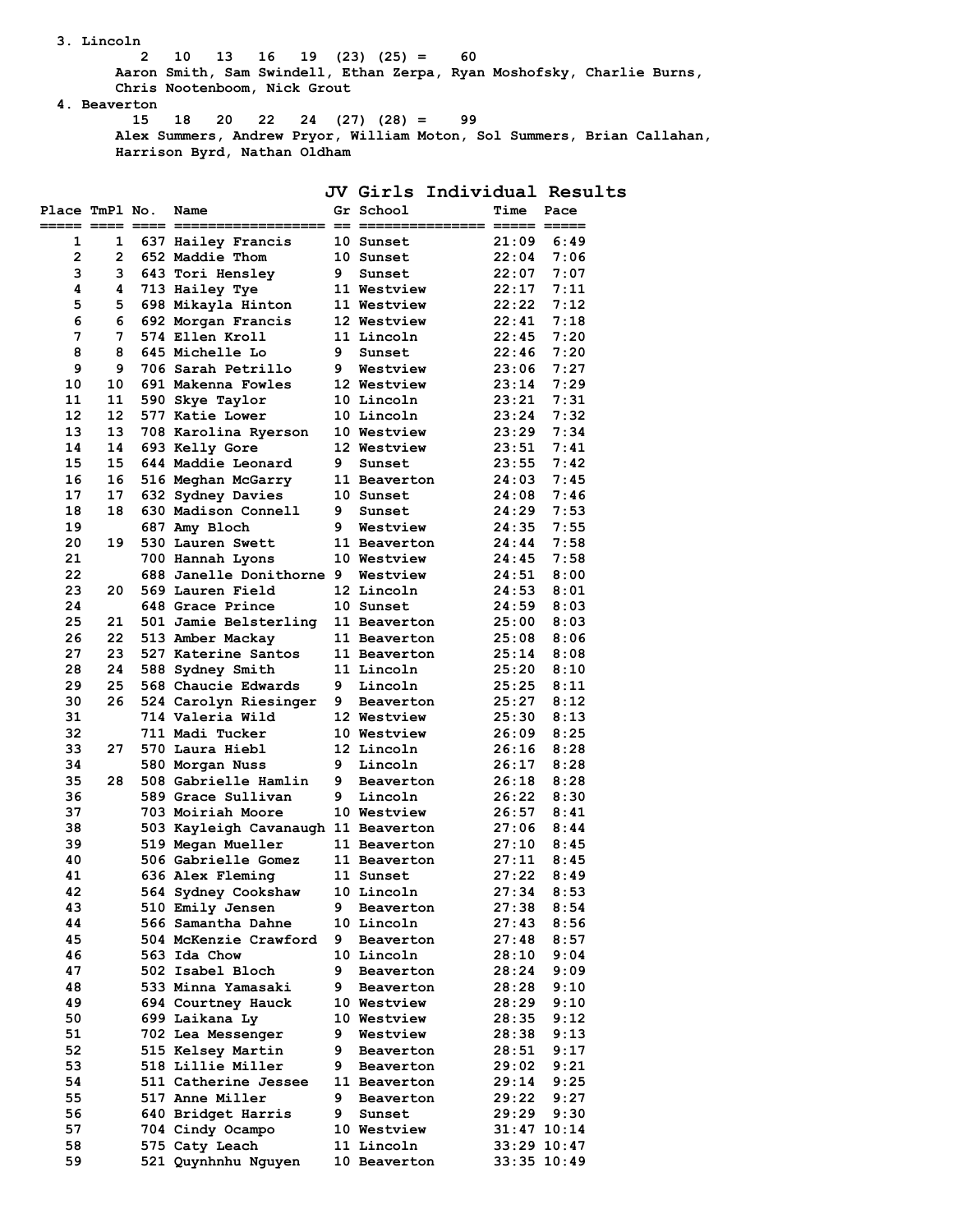**1. Sunset 1 2 3 8 15 (17) (18) = 29 Hailey Francis, Maddie Thom, Tori Hensley, Michelle Lo, Maddie Leonard, Sydney Davies, Madison Connell 2. Westview 4 5 6 9 10 (13) (14) = 34 Hailey Tye, Mikayla Hinton, Morgan Francis, Sarah Petrillo, Makenna Fowles, Karolina Ryerson, Kelly Gore 3. Lincoln 7 11 12 20 24 (25) (27) = 74 Ellen Kroll, Skye Taylor, Katie Lower, Lauren Field, Sydney Smith, Chaucie Edwards, Laura Hiebl 4. Beaverton 16 19 21 22 23 (26) (28) = 101 Meghan McGarry, Lauren Swett, Jamie Belsterling, Amber Mackay, Katerine Santos, Carolyn Riesinger, Gabrielle Hamlin Dual Competition Teams Scores – Varsity Boys Beaverton vs Lincoln 1. Lincoln 2 3 4 5 6 (7) (11) = 20 Tanner Smith, Evan Martin, Nico Banks, Ben Campbell, Braden Lambert, Nick Reeve, Teddy Kortenhof 2. Beaverton 1 8 9 10 12 (13) (14) = 40 Hussein Mohamed, Erik Olson, Zachary Collins, Drew Larabee, Jake Fenger, Conor Hollowell, Joseph Hill Beaverton vs Westview 1. Westview 2 3 4 5 6 (7) (10) = 20 Rj Morgan, Sam Curl, Taran Hughes, Jake Schmerber, Sean Clausen, Matt Kingzett, Erik Hahn 2. Beaverton 1 8 9 11 12 (13) (14) = 41 Hussein Mohamed, Erik Olson, Zachary Collins, Drew Larabee, Jake Fenger, Conor Hollowell, Joseph Hill Beaverton vs Sunset 1. Sunset 2 3 4 7 10 (11) (12) = 26 Nathan Brown, Mark Sussman, Christopher Chu, Brian Opp, Colin Petitt, Daniel Hahn, Grant Bingham 2. Beaverton 1 5 6 8 9 (13) (14) = 29 Hussein Mohamed, Erik Olson, Zachary Collins, Drew Larabee, Jake Fenger, Conor Hollowell, Joseph Hill Lincoln vs Westview 1. Lincoln 1 2 5 6 7 (12) (14) = 21 Tanner Smith, Evan Martin, Nico Banks, Ben Campbell, Braden Lambert, Nick Reeve, Teddy Kortenhof 2. Westview 3 4 8 9 10 (11) (13) = 34 Rj Morgan, Sam Curl, Taran Hughes, Jake Schmerber, Sean Clausen, Matt Kingzett, Erik Hahn Lincoln vs Sunset 1. Lincoln 1 3 5 6 7 (8) (11) = 22 Tanner Smith, Evan Martin, Nico Banks, Ben Campbell, Braden Lambert, Nick Reeve, Teddy Kortenhof** 

 **2. Sunset**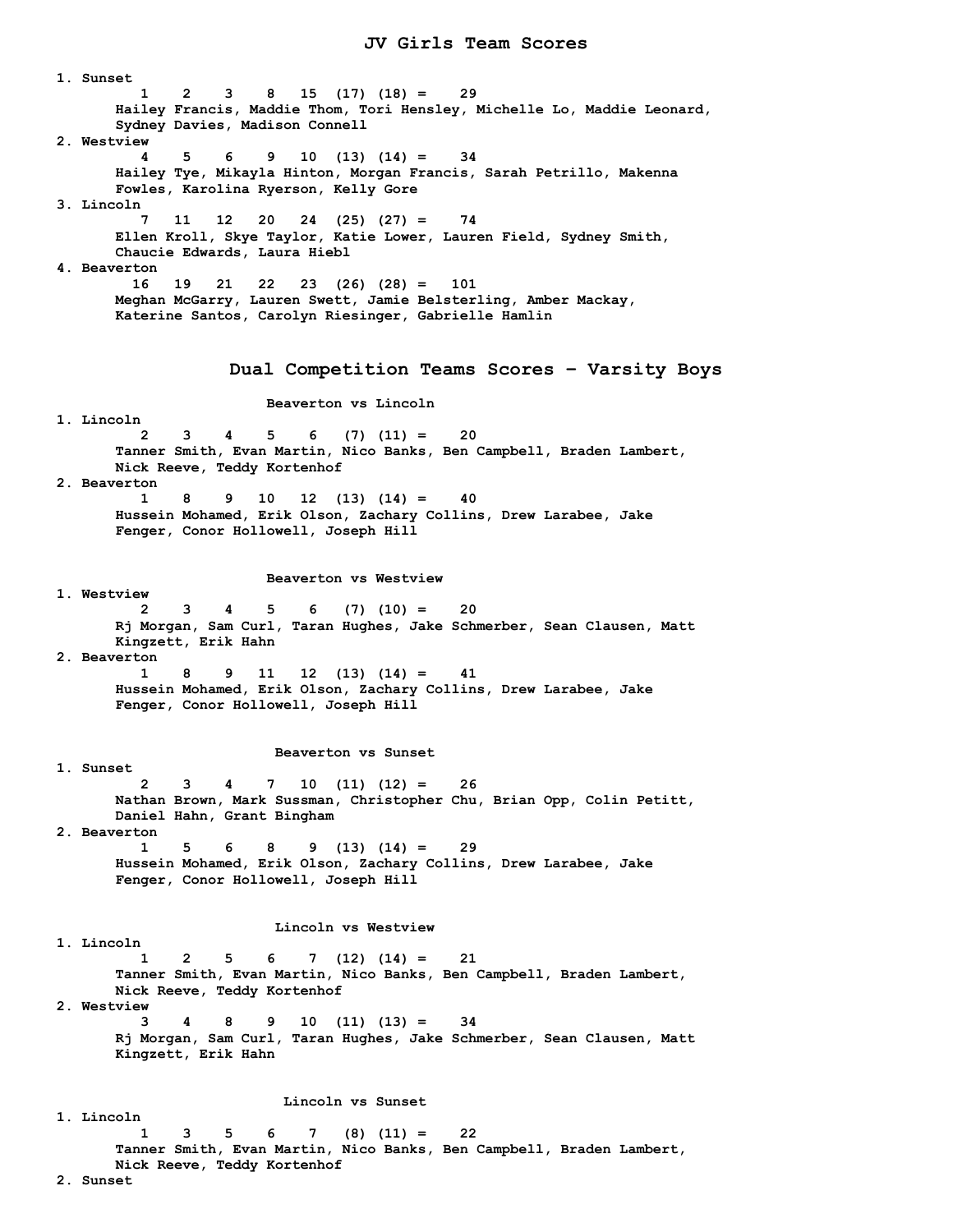**2 4 9 10 12 (13) (14) = 37 Nathan Brown, Mark Sussman, Christopher Chu, Brian Opp, Colin Petitt, Daniel Hahn, Grant Bingham Sunset vs Westview 1. Westview 2 4 5 6 7 (8) (11) = 24 Rj Morgan, Sam Curl, Taran Hughes, Jake Schmerber, Sean Clausen, Matt Kingzett, Erik Hahn 2. Sunset 1 3 9 10 12 (13) (14) = 35 Nathan Brown, Mark Sussman, Christopher Chu, Brian Opp, Colin Petitt, Daniel Hahn, Grant Bingham Dual Competition Teams Scores – Varsity Girls Beaverton vs Lincoln 1. Lincoln 1 3 4 5 6 (8) (9) = 19 Claire Devoe, Tess Michaelson, Becca Pearson, McKenzie Hutchinson, Maya Lewinsohn, Molly Potter, Lauren Roberts 2. Beaverton 2 7 10 11 12 (13) (14) = 42 Erin Gregoire, Corrine Murray, Carly Smoke, Melissa Rutherford, Anisha Malynur, Belle Ottinger, Jessie Hansen Beaverton vs Westview 1. Westview 2 3 4 5 7 (8) (9) = 21 Sarah Medved, Laura Engle, Rebecca Scheer, Sophia Zhou, Paisley Hiefield, Lisa Bloch, Mallory Hiefield 2. Beaverton 1 6 10 11 12 (13) (14) = 40 Erin Gregoire, Corrine Murray, Carly Smoke, Melissa Rutherford, Anisha Malynur, Belle Ottinger, Jessie Hansen Beaverton vs Sunset 1. Sunset 2 3 4 5 6 (8) (9) = 20 Karen Qu, Charlotte Corless, Sarah Fahmy, Emma Gosser, Greer Davis, Ana Harvey, Moya Doherty 2. Beaverton 1 7 10 11 12 (13) (14) = 41 Erin Gregoire, Corrine Murray, Carly Smoke, Melissa Rutherford, Anisha Malynur, Belle Ottinger, Jessie Hansen Lincoln vs Westview 1. Lincoln 1 3 4 5 9 (10) (12) = 22 Claire Devoe, Tess Michaelson, Becca Pearson, McKenzie Hutchinson, Maya Lewinsohn, Molly Potter, Lauren Roberts 2. Westview 2 6 7 8 11 (13) (14) = 34 Sarah Medved, Laura Engle, Rebecca Scheer, Sophia Zhou, Paisley Hiefield, Lisa Bloch, Mallory Hiefield Lincoln vs Sunset 1. Sunset 2 3 4 6 7 (11) (12) = 22 Karen Qu, Charlotte Corless, Sarah Fahmy, Emma Gosser, Greer Davis, Ana Harvey, Moya Doherty 2. Lincoln 1 5 8 9 10 (13) (14) = 33 Claire Devoe, Tess Michaelson, Becca Pearson, McKenzie Hutchinson, Maya Lewinsohn, Molly Potter, Lauren Roberts**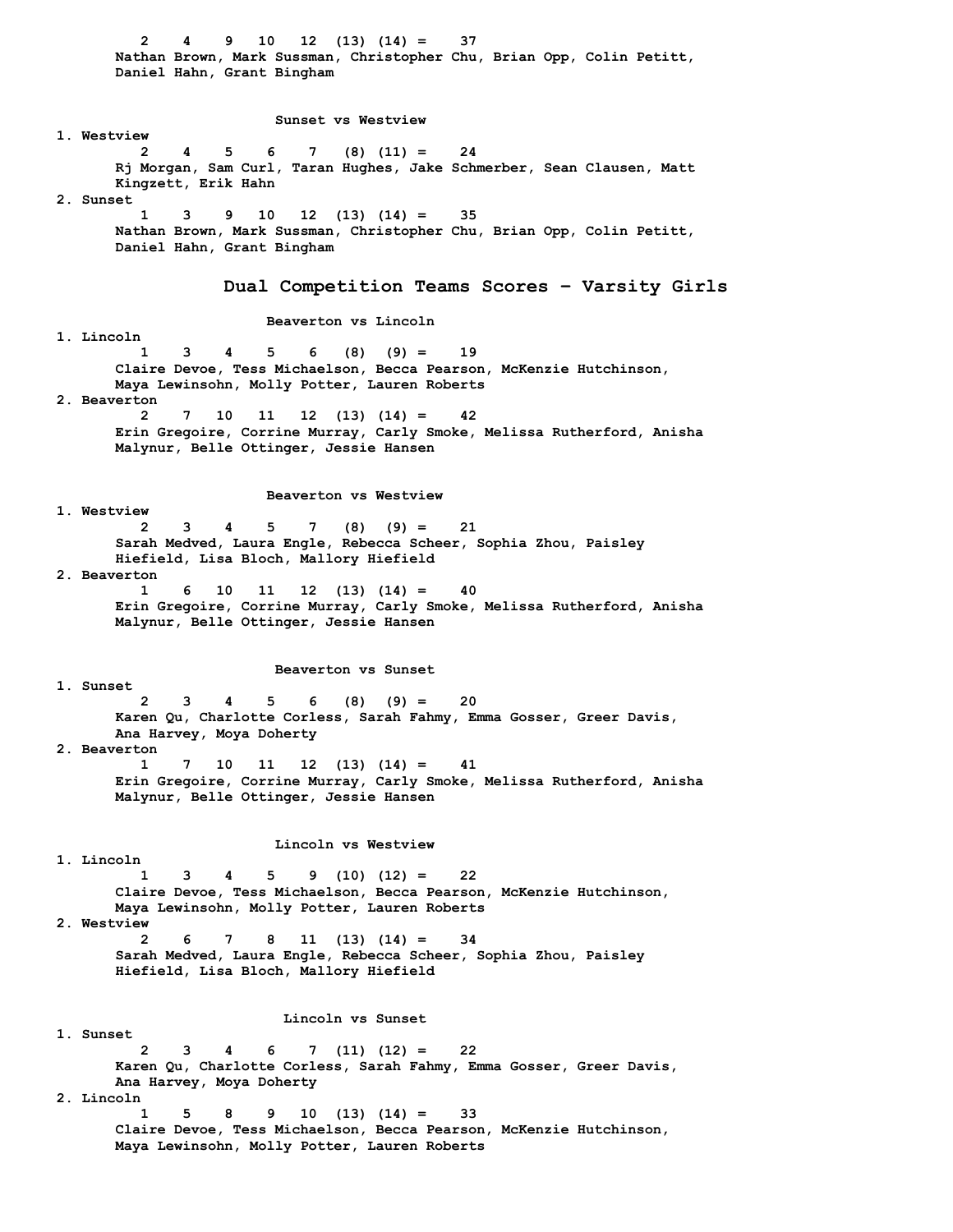**1. Sunset 1 2 3 5 6 (10) (11) = 17 Karen Qu, Charlotte Corless, Sarah Fahmy, Emma Gosser, Greer Davis, Ana Harvey, Moya Doherty 2. Westview 4 7 8 9 12 (13) (14) = 40 Sarah Medved, Laura Engle, Rebecca Scheer, Sophia Zhou, Paisley Hiefield, Lisa Bloch, Mallory Hiefield Dual Competition Teams Scores – Junior Varsity Boys Beaverton vs Lincoln 1. Lincoln 1 2 3 5 7 (10) (12) = 18 Aaron Smith, Sam Swindell, Ethan Zerpa, Ryan Moshofsky, Charlie Burns, Chris Nootenboom, Nick Grout 2. Beaverton 4 6 8 9 11 (13) (14) = 38 Alex Summers, Andrew Pryor, William Moton, Sol Summers, Brian Callahan, Harrison Byrd, Nathan Oldham Beaverton vs Westview 1. Westview 1 2 3 4 6 (9) (12) = 16 Dakota McFadden, Glen Anderson, Michael Jagielski, David Zhang, Kai Freeman, Zachary Gardner, Lucas Dalton 2. Beaverton 5 7 8 10 11 (13) (14) = 41 Alex Summers, Andrew Pryor, William Moton, Sol Summers, Brian Callahan, Harrison Byrd, Nathan Oldham Beaverton vs Sunset 1. Sunset 1 2 3 4 5 (6) (7) = 15 Zach Muraoka, Matthew Bauer, Josh Jakubauskas, Jacob Morello, Harvey Andersen, Ben Lee, Eli Dieterich 2. Beaverton 8 9 10 11 12 (13) (14) = 50 Alex Summers, Andrew Pryor, William Moton, Sol Summers, Brian Callahan, Harrison Byrd, Nathan Oldham Lincoln vs Westview 1. Westview 2 4 5 7 9 (11) (14) = 27 Dakota McFadden, Glen Anderson, Michael Jagielski, David Zhang, Kai Freeman, Zachary Gardner, Lucas Dalton 2. Lincoln 1 3 6 8 10 (12) (13) = 28 Aaron Smith, Sam Swindell, Ethan Zerpa, Ryan Moshofsky, Charlie Burns, Chris Nootenboom, Nick Grout Lincoln vs Sunset 1. Sunset 1 3 4 5 6 (7) (8) = 19 Zach Muraoka, Matthew Bauer, Josh Jakubauskas, Jacob Morello, Harvey Andersen, Ben Lee, Eli Dieterich 2. Lincoln 2 9 10 11 12 (13) (14) = 44 Aaron Smith, Sam Swindell, Ethan Zerpa, Ryan Moshofsky, Charlie Burns, Chris Nootenboom, Nick Grout Sunset vs Westview 1. Sunset 1 2 3 4 6 (7) (8) = 16 Zach Muraoka, Matthew Bauer, Josh Jakubauskas, Jacob Morello, Harvey Andersen, Ben Lee, Eli Dieterich** 

 **Sunset vs Westview**